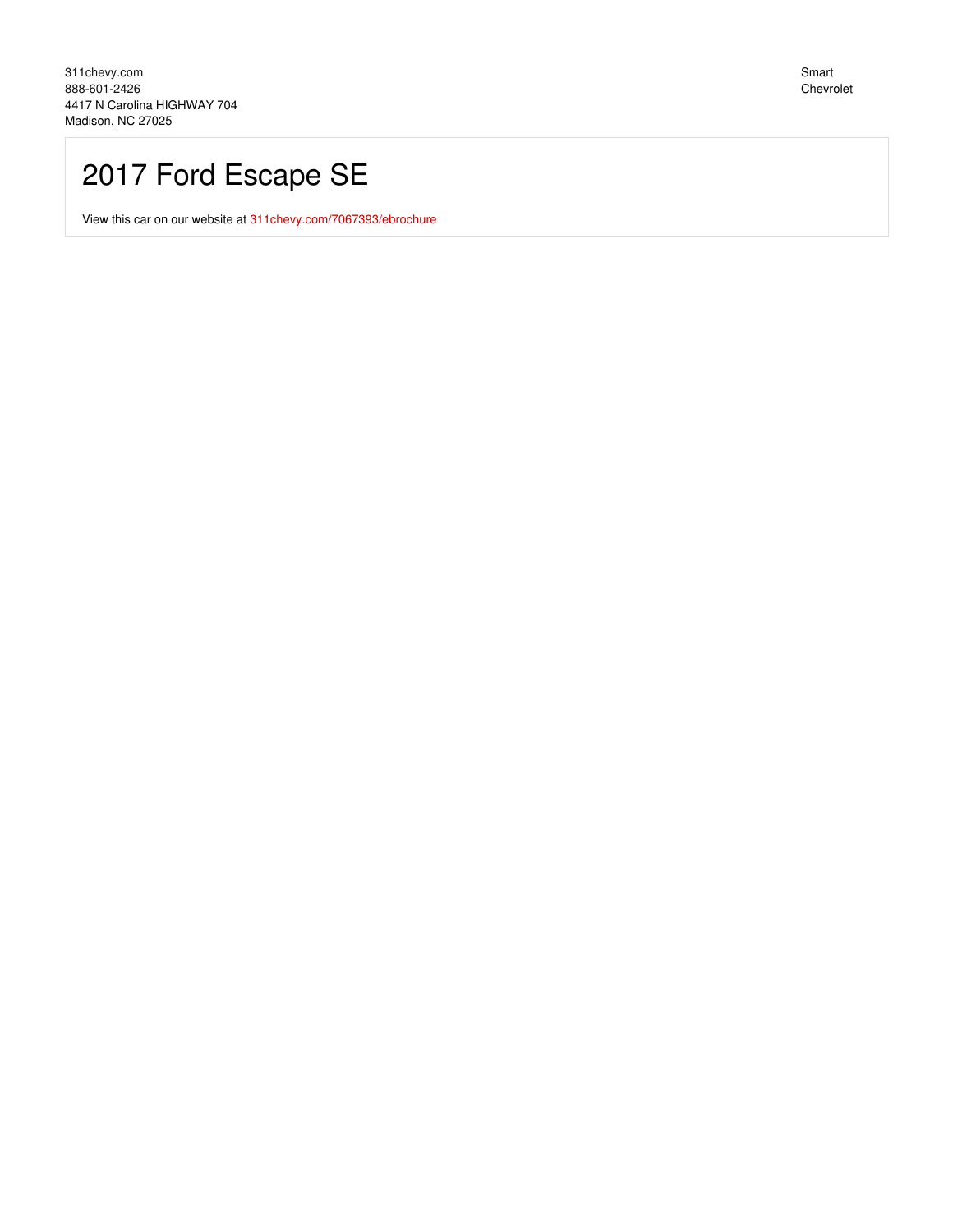



# Our Price **\$18,167**

### **Specifications:**

| Year:       | 2017                          |
|-------------|-------------------------------|
| VIN:        | 1FMCU9G9XHUE33092             |
| Make:       | Ford                          |
| Stock:      | FE33092                       |
| Model/Trim: | Escape SE                     |
| Condition:  | Pre-Owned                     |
| Bodv:       | SUV                           |
| Exterior:   | Lightning Blue Metallic       |
| Engine:     | ENGINE: 2.0L ECOBOOST         |
| Interior:   | <b>Charcoal Black Leather</b> |
| Mileage:    | 93,545                        |
| Drivetrain: | 4 Wheel Drive                 |
| Economy:    | City 20 / Highway 27          |

Lighting Blue Metallic Ford Escape, SE technology Package, Backup Camera, Blind Spot Alert System, SE Sport appearance Package, Leather Steering Wheel, Sirius, XM Satellite Radio, Dual Climate Control, This Suv is NICE!

You Can Call US AT 888-279-9102

Don't Worry about Getting out in Public We Can Ship this to your Door

We Can Finance and Ship This Vehicle to your Door Never Come in the Store!

You can Fill out a Free Super Quick Pre-Approval Credit Application here!

https://www.smartfordsouthboston.com/finance/apply-for-financing/

We Use Over 40 banks a Credit Unions For the Lowest Rates Possible For All Types Of Credit!

YOU CAN Call US AT 888-279-9102

We Will Buy your Car, Truck, RV, Airplane, Anything

Over 400 Used Cars For Sale Over 40 Diesels trucks for sale.

COLLECTIONS, JUDGEMENTS, DIVORCE NO PROBLEM!

TRADE-INS WELCOME! WE BUY CARS Everyday, Even if you don't buy Ours!

If you are looking for cars or trucks For Sale Near me, Don't worry we Ship to your door

We Will Trade or Buy anything of any value, Cars, trucks, boats, guns, Rv's campers Horse trailers, anything!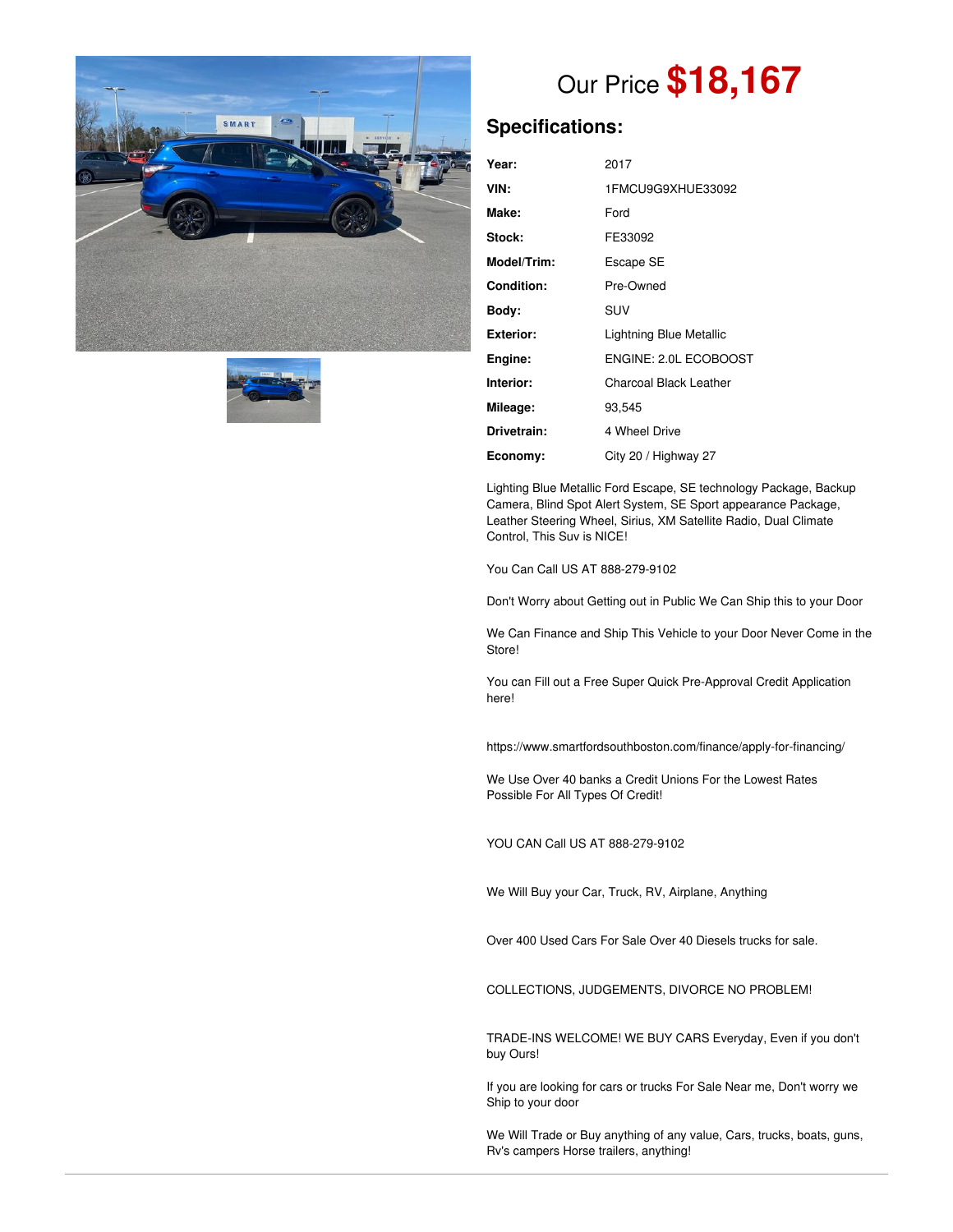#### 2017 Ford Escape SE Smart Chevrolet - 888-601-2426 - View this car on our website a[t311chevy.com/7067393/ebrochure](https://311chevy.com/vehicle/7067393/2017-ford-escape-se-madison-nc-27025/7067393/ebrochure)



#### 2017 Ford Escape SE

Smart Chevrolet - 888-601-2426 - View this car on our website a[t311chevy.com/7067393/ebrochure](https://311chevy.com/vehicle/7067393/2017-ford-escape-se-madison-nc-27025/7067393/ebrochure)

### **Installed Options**

#### **Interior**

- Driver Seat- 4-Way Passenger Seat -inc: Manual Recline and Fore/Aft Movement
- Front Facing Manual Reclining Fold Forward Seatback Rear Seat
- Unique Cloth Buckets w/60/40 Split Rear Seat -inc: 10-way power driver's seat w/power
- lumbar adjust and 4-way manual passenger seat
- Manual Tilt/Telescoping Steering Column
- Gauges -inc: Speedometer, Odometer, Engine Coolant Temp, Tachometer, Trip Odometer and Trip Computer
- Power Rear Windows and Fixed 3rd Row Windows
- SYNC Selective Service Internet Access- Front Cupholder- Rear Cupholder- Compass
- Remote Keyless Entry w/Integrated Key Transmitter, Illuminated Entry and Panic Button
- Keypad- Cruise Control w/Steering Wheel Controls
- Dual Zone Front Automatic Air Conditioning
- HVAC -inc: Underseat Ducts and Console Ducts Illuminated Glove Box
- Driver Foot Rest- Full Cloth Headliner- Cloth Door Trim Insert
- Metal-Look Gear Shifter Material
- Interior Trim -inc: Metal-Look Instrument Panel Insert, Metal-Look Door Panel Insert, Metal-Look Console Insert and Chrome/Metal-Look Interior Accents
- Day-Night Rearview Mirror
- Driver And Passenger Visor Vanity Mirrors w/Driver And Passenger Illumination
- Full Floor Console w/Covered Storage, Mini Overhead Console w/Storage and 4 12V DC Power Outlets
- Front Map Lights- Fade-To-Off Interior Lighting
- Full Carpet Floor Covering -inc: Carpet Front And Rear Floor Mats Carpet Floor Trim
- Cargo Area Concealed Storage- Cargo Space Lights- FOB Controls -inc: Cargo Access - Interior Concealed Storage, Driver / Passenger And Rear Door Bins, 2nd Row Underseat
- Storage and Audio Media Storage
- Power 1st Row Windows w/Driver 1-Touch Up/Down Delaved Accessorv Power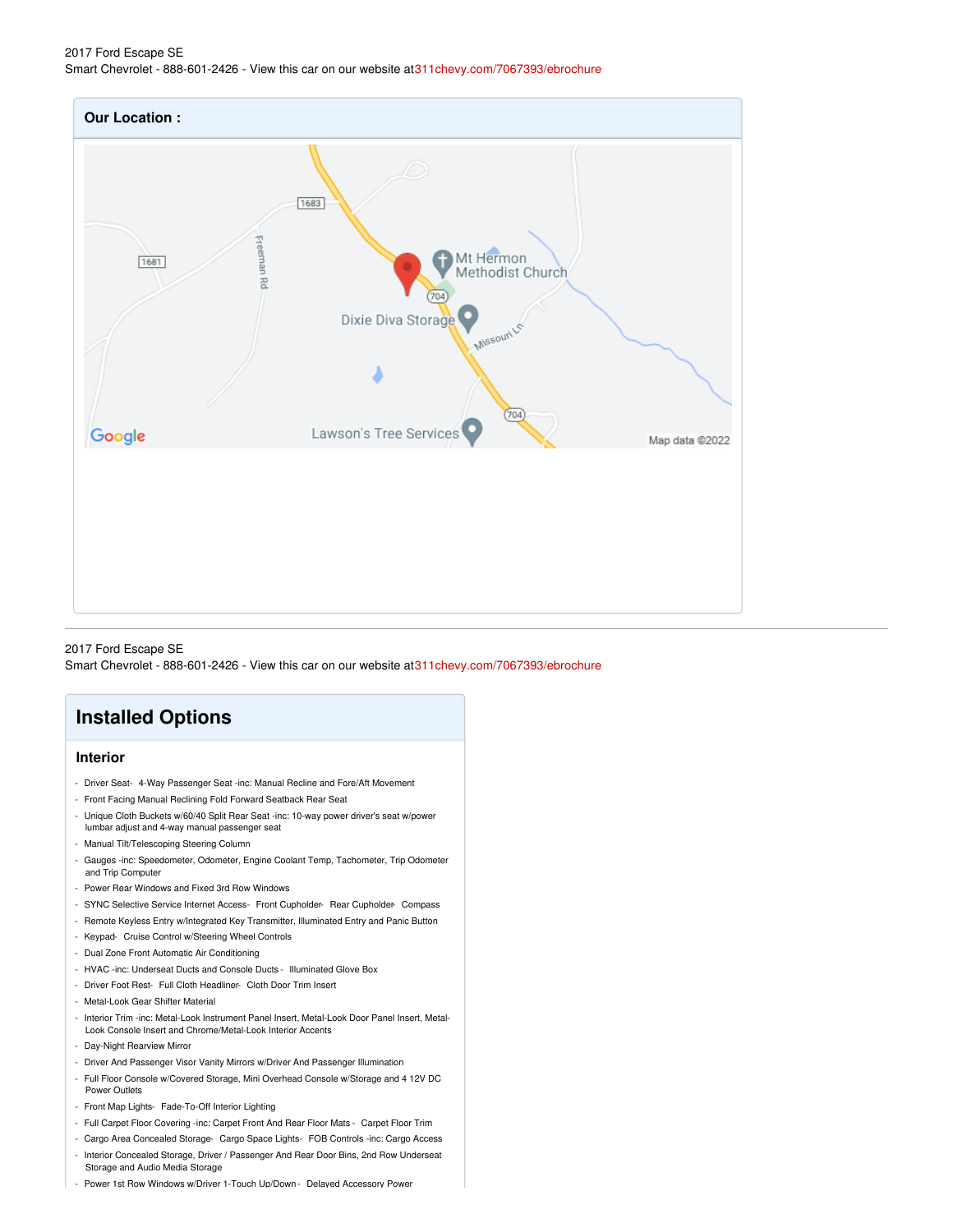- Power 1st Row Windows w/Driver 1-Touch Up/Down Delayed Accessory Power - Power Door Locks w/Autolock Feature- Systems Monitor- Trip Computer
- Outside Temp Gauge- Analog Appearance- Seats w/Cloth Back Material
- Manual w/Tilt Front Head Restraints and Manual Adjustable Rear Head Restraints
- Front Center Armrest and Rear Center Armrest
- Securilock Anti-Theft Ignition (pats) Engine Immobilizer- 4 12V DC Power Outlets - Air Filtration

#### **Exterior**

- Body-Colored Rear Bumper w/Gray Rub Strip/Fascia Accent and Metal-Look Bumper Insert
- Gray Bodyside Cladding and Gray Wheel Well Trim- Chrome Side Windows Trim
- Body-Colored Door Handles
- Body-Colored Power Side Mirrors w/Convex Spotter and Manual Folding
- Fixed Rear Window w/Fixed Interval Wiper, Heated Wiper Park and Defroster
- Variable Intermittent Wipers- Deep Tinted Glass- Fully Galvanized Steel Panels
- Colored Grille w/Chrome Surround- Liftgate Rear Cargo Access
- Tailgate/Rear Door Lock Included w/Power Door Locks
- Auto On/Off Aero-Composite Halogen Daytime Running Lights Preference Setting Headlamps w/Delay-Off
- LED Brakelights- Front Fog Lamps- Laminated Glass
- Body-Colored Front Bumper w/Metal-Look Rub Strip/Fascia Accent- Clearcoat Paint
- Spare Tire Mounted Inside Under Cargo- Steel Spare Wheel
- Tires: P235/55R17 A/S BSW -inc: Low-Rolling- Resistance, mini spare tire
- Wheels: 17" Sparkle Silver Painted Aluminum

#### **Safety**

- Driver Seat- 4-Way Passenger Seat -inc: Manual Recline and Fore/Aft Movement
- Front Facing Manual Reclining Fold Forward Seatback Rear Seat
- Unique Cloth Buckets w/60/40 Split Rear Seat -inc: 10-way power driver's seat w/power lumbar adjust and 4-way manual passenger seat
- Manual Tilt/Telescoping Steering Column
- Gauges -inc: Speedometer, Odometer, Engine Coolant Temp, Tachometer, Trip Odometer and Trip Computer
- Power Rear Windows and Fixed 3rd Row Windows
- SYNC Selective Service Internet Access- Front Cupholder- Rear Cupholder- Compass
- Remote Keyless Entry w/Integrated Key Transmitter, Illuminated Entry and Panic Button
- Keypad- Cruise Control w/Steering Wheel Controls
- Dual Zone Front Automatic Air Conditioning
- HVAC -inc: Underseat Ducts and Console Ducts Illuminated Glove Box
- Driver Foot Rest- Full Cloth Headliner- Cloth Door Trim Insert
- Metal-Look Gear Shifter Material
- Interior Trim -inc: Metal-Look Instrument Panel Insert, Metal-Look Door Panel Insert, Metal-Look Console Insert and Chrome/Metal-Look Interior Accents
- Day-Night Rearview Mirror
- Driver And Passenger Visor Vanity Mirrors w/Driver And Passenger Illumination
- Full Floor Console w/Covered Storage, Mini Overhead Console w/Storage and 4 12V DC Power Outlets
- Front Map Lights- Fade-To-Off Interior Lighting
- Full Carpet Floor Covering -inc: Carpet Front And Rear Floor Mats Carpet Floor Trim
- Cargo Area Concealed Storage- Cargo Space Lights- FOB Controls -inc: Cargo Access - Interior Concealed Storage, Driver / Passenger And Rear Door Bins, 2nd Row Underseat Storage and Audio Media Storage
- Power 1st Row Windows w/Driver 1-Touch Up/Down Delayed Accessory Power
- Power Door Locks w/Autolock Feature- Systems Monitor- Trip Computer
- Outside Temp Gauge- Analog Appearance- Seats w/Cloth Back Material
- Manual w/Tilt Front Head Restraints and Manual Adjustable Rear Head Restraints
- Front Center Armrest and Rear Center Armrest
- Securilock Anti-Theft Ignition (pats) Engine Immobilizer- 4 12V DC Power Outlets
- Air Filtration

#### **Mechanical**

- Brake Actuated Limited Slip Differential
- 4-Wheel Disc Brakes w/4-Wheel ABS, Front Vented Discs, Brake Assist, Hill Hold Control and Electric Parking Brake
- Short And Long Arm Rear Suspension w/Coil Springs
- Strut Front Suspension w/Coil Springs- Permanent Locking Hubs
- Quasi-Dual Stainless Steel Exhaust w/Chrome Tailpipe Finisher- 15.7 Gal. Fuel Tank
- Electric Power-Assist Speed-Sensing Steering- Front And Rear Anti-Roll Bars
- Gas-Pressurized Shock Absorbers- Battery w/Run Down Protection
- Automatic Full-Time Four-Wheel Drive- Transmission w/Oil Cooler
- 50-State Emissions System- GVWR: 4,760 lbs- 3.51 Axle Ratio